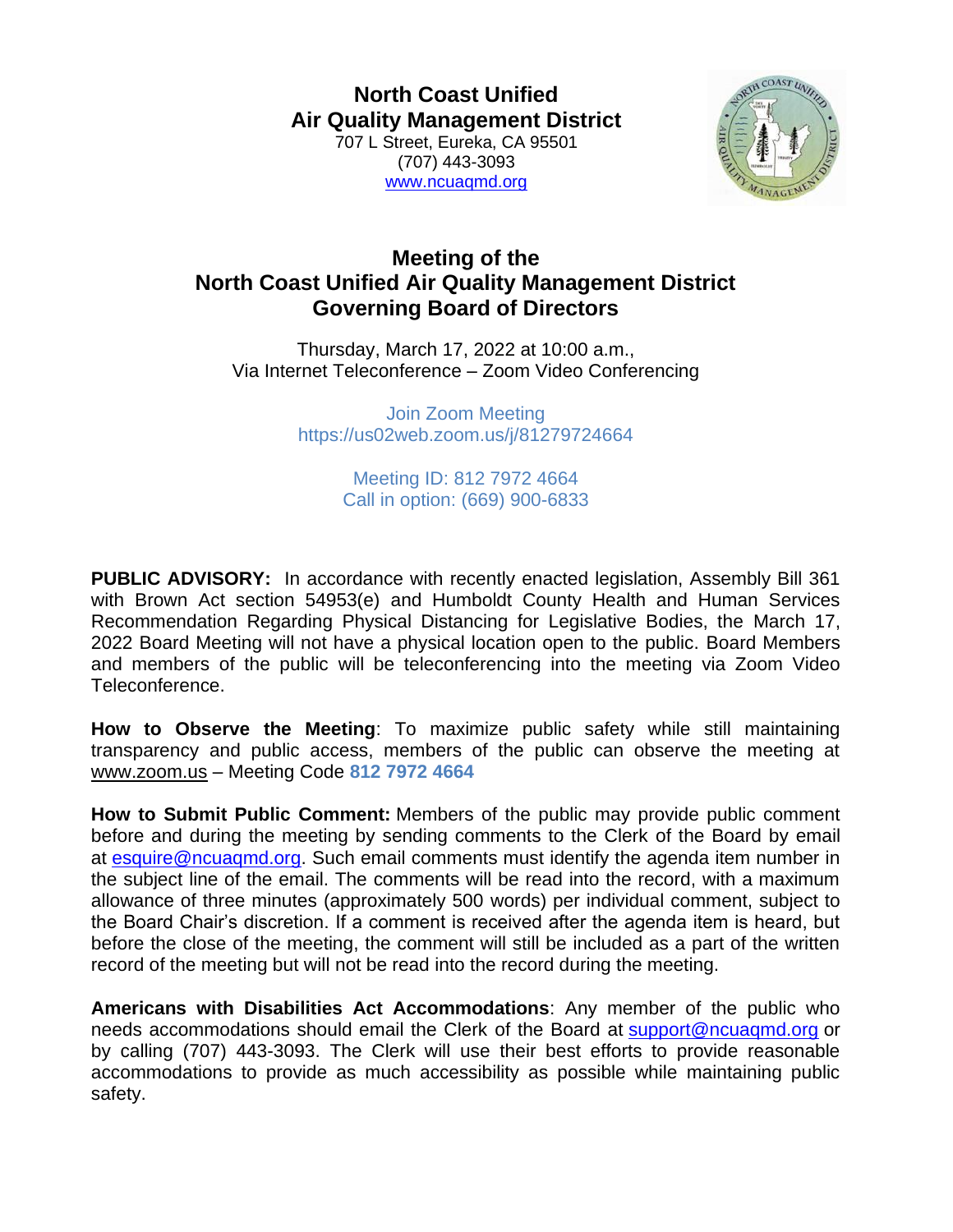## **AGENDA**

| 1.  | 10:00 A.M. Call to Order                                                                                                                                                                                                                                                   | <b>Board Chair</b> |
|-----|----------------------------------------------------------------------------------------------------------------------------------------------------------------------------------------------------------------------------------------------------------------------------|--------------------|
| 2.  | <b>Roll Call</b>                                                                                                                                                                                                                                                           | <b>Clerk</b>       |
| 3.  | <b>Changes or Deletions to Agenda</b>                                                                                                                                                                                                                                      | <b>Board Chair</b> |
|     | <b>CONSENT AGENDA</b>                                                                                                                                                                                                                                                      |                    |
| 4.  | Consider Approving the Consent Agenda, Items for<br>action, 4.1 through 4.3: The Board may approve the<br>Consent Agenda by single motion in whole or in part with or<br>without further discussion.<br>Action Requested: Approve Consent Agenda Items 4.1<br>through 4.3. | <b>Board Chair</b> |
| 4.1 | By Consent, Approve Minutes of January 20, 2022 Board<br>Meeting                                                                                                                                                                                                           |                    |
| 4.2 | By Consent, Accept and File District Activity Report                                                                                                                                                                                                                       |                    |
| 4.3 | By Consent, Authorization for Continuation of District Board<br>Meetings via Teleconferencing                                                                                                                                                                              |                    |
|     | <b>REGULAR AGENDA</b>                                                                                                                                                                                                                                                      |                    |
| 5.  | <b>Public Comment Period</b> (pursuant to Government Code<br>section 54954.3(a))                                                                                                                                                                                           | <b>Board Chair</b> |
| 6.  | Discussion of Continuation of District Board Meetings<br>via Teleconferencing<br>Action Requested: Review and Provide Direction                                                                                                                                            | <b>APCO</b>        |
| 7.  | <b>Increase District X-Factor by Consumer Price Index</b><br>Action Requested: Approve Resolution 2022-2: Increase<br>District X-Factor by Consumer Price Index (CPI)                                                                                                      | <b>APCO</b>        |
| 8.  | <b>Closed Session: Conference for Labor Negotiations</b><br>a. Personnel Performance Evaluation, APCO - Pursuant<br>to Gov't. Code sec. 54957, and<br>b. Labor Negotiations, Unrepresented Employee, APCO -<br>Pursuant to Gov't Code sec. 54957.6                         | <b>Board Chair</b> |